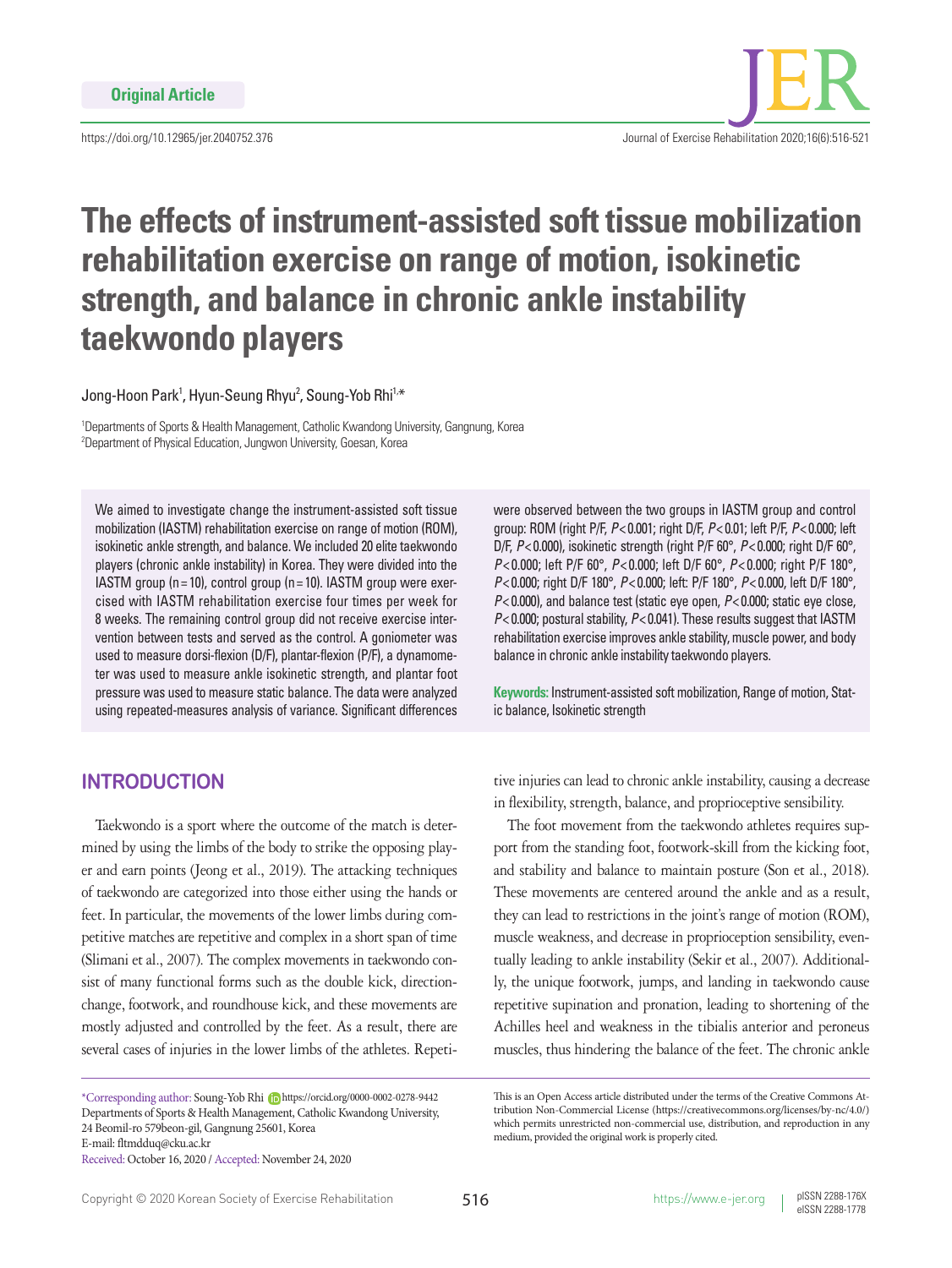instability comprises 40%–50% of the lower limb injuries (Bridge et al., 2014; Fong and Ng, 2011).

Chronic ankle instability has a clear impact on the muscular strength of the ankle, therefore, training regimes focus on the strengthening of these muscles around the ankle. However, recent research has shown that if the ROM and flexibility in the ankle are not recovered first, then it is difficult to strengthen the muscles around the ankle and the reoccurrence rate of the same injury also increases (Flores et al., 2011). Additionally, the recovery of the ankle's ROM helps to stimulate the proprioception and muscle contraction of the ankle, accelerates the rotational speed, and increases the muscular strength of the ankle (Schwesig et al., 2016). As a result, the recovery of a healthy ankle ROM has a correlative relationship with the muscular strength of the ankle (McKean and Burkett, 2009).

The application of instrument-assisted soft tissue mobilization (IASTM) on an ankle affected by the chronic ankle instability, stimulates cellular reconstruction of the infection, tendon, muscles, and other tissue structures in the area (Ikeda et al., 2019). Additionally, IASTM can alleviate pain associated with the muscle and ligament, promote regular ROM, and structurally and functionally treat the damaged area (Cheatham et al., 2016). Overall, IASTM has a positive effect on the nervous system and body function of the specific area (Seffrin et al., 2019). However, in the current state of scientific research, inadequate research has been done on the use of IASTM.

Thus, we investigated the effects in ROM, isokinetic strength, balance by applying IASTM rehabilitation exercise. We providing data for precise and appropriate chronic ankle instability rehabilitation exercise.

## **MATERIALS AND METHODS**

#### **Subjects**

The subjects were 20 male chronic ankle instability taekwondo plyers from Bucheon city. This study was approved by the Institu-

|  |  | Table 1. Subject characteristics (male, N = 20) |  |  |
|--|--|-------------------------------------------------|--|--|
|--|--|-------------------------------------------------|--|--|

| Characteristic | $IASTME (n = 10)$ | $CON(n=10)$      |
|----------------|-------------------|------------------|
| Age (yr)       | $17.80 \pm 0.78$  | $17.80 + 0.63$   |
| Weight (kg)    | $69.34 \pm 5.73$  | $70.18 \pm 3.99$ |
| Height (cm)    | $174.12 \pm 4.11$ | $168.68 + 6.07$  |
| Body fat (%)   | $13.03 \pm 8.04$  | $12.22 + 6.68$   |
| Body mass      | $20.99 + 1.81$    | $22.09 + 2.57$   |

Values are presented as mean± standard deviation.

IASTM, instrument-assisted soft tissue mobilization group; CON, control group.

tional Review Board of Catholic Kwandong University (approval number: CKU-20-02-0210). They were classified into the IASTM rehabilitation exercise group (IASTM,  $n=10$ ), and the control group (CON,  $n=10$ ). All subjects were informed of the experimental purpose and procedures and signed a consent form. The physical characteristics of the subjects are shown in Table 1.

#### **IASTM rehabilitation exercise protocol**

IASTM rehabilitation exercise protocol in this study is shown in Table 2. The IASTM rehabilitation program (used Graston Technique: Strum, Brush, Fan, Sweep) was adjusted and based on the precedent study done by Stanek et al. (2018) and Ikeda et al. (2019). In the protocol, between each workout, there was a 1-min rest period with a total of 70 min of exercise done daily, thrice a week for a span of 8 weeks.

#### **Measurement of ankle joint ROM**

This study used the goniometer (Sammons Preston, Bolingbrook, IL, USA) to measure the overall ROM of the ankle by measuring the dorsi-flexion (D/F) and plantar-flexion (P/F) of the ankle. The D/F was measured by placing the axis of the goniometer at the lateral malleus bone while the stationary arm was placed parallel at the outer line of the fibula and movement arm parallel at the outer side of the 5th metatarsal. Then, the dorsum of the foot was pulled towards the fibula to measure the degree of D/F. The P/F was measured by placing the axis of the goniometer at the lateral malleus bone while the stationary arm was placed parallel at the outer line of the fibula and movement arm parallel to the outer side of the 5th metatarsal. Then, the sole of the foot was pushed away from the fibula to measure the degree of P/F.

#### **Measurement of isokinetic strength**

This study used an isokinetic equipment to measure the D/F and P/F of the ankle (Isoforce, SungDo MC Co., Seoul, Korea). The participants were placed in a supine position on the isokinetic

#### **Table 2.** IASTM rehabilitation exercise protocol

| Position                         | Type                                                  | Technique                | Time (min) |
|----------------------------------|-------------------------------------------------------|--------------------------|------------|
| Warm-up (IASTM)                  | Gastrocnemius, Soleus, Achilles Strum/Brush<br>tendon |                          | 10         |
| Ankle exercise<br>(IASTM)        | Ankle (D/F, P/F, IV, EV)<br>Ankle circles             | Strum/Fan<br>Strum/Sweep | 40         |
| Cool-down (walking) Back walking |                                                       | Treadmill                | 20         |

IASTM, instrument-assisted soft tissue mobilization; D/F, dorsi-flexion; P/F, plantar-flexion; IV, inversion; EV, eversion.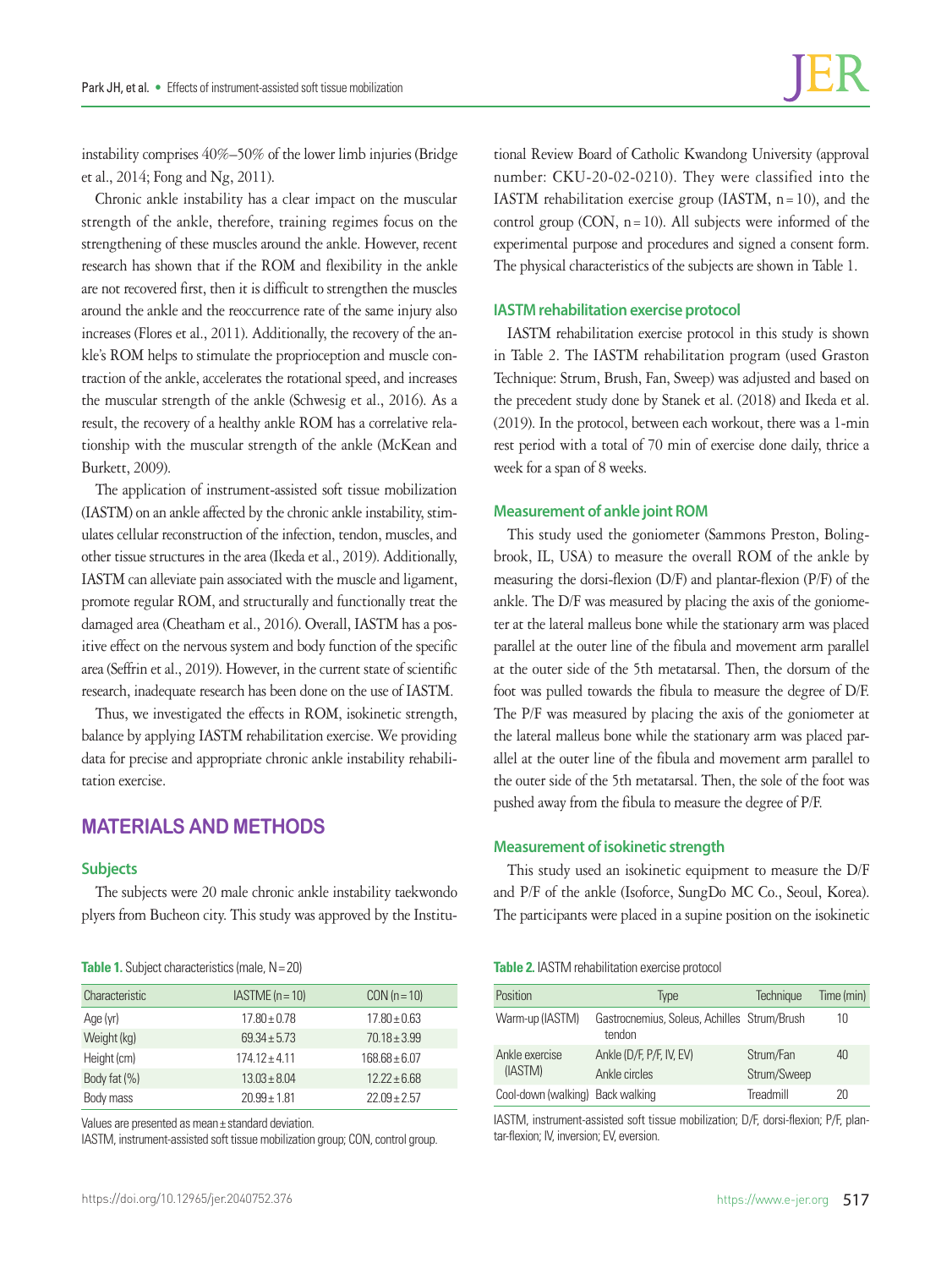measuring chair. Following this, the lateral malleus bone was placed at the rotation of the measuring device by adjusting the slope and height of the chair. When the flexion was being measured, the femoral and precordial regions were fixed to prevent any additional effort being exerted through these areas. To prevent any adverse reaction to the isokinetic device, the participants were informed and trained for the specific motion. The applied protocol in the examination was eight repetitions at the angular speed of 60°/sec and 20 repetitions at 180°/sec.

#### **Measurement of balance**

This study measured static balance using a plantar foot pressure measuring device. The static balance was measured in a static state with the eyes opened (static eye open, SEO), the eyes closed (static eye close, SEC) and with the postural stability (PS). The SEO and SEC were measured with the participants having their feet at shoulder width, in a standing position with both arms placed on the side of the thighs and facing forward. The PS was calculated using the measured values of the SEO and SEC.

#### **Statistical analyses**

All data are expressed as mean and standard deviation using IBM SPSS Statistics ver. 22.0 (IBM Co., Armonk, NY, USA). The one sample Kolmogorov–Smirnov test was conducted to examine normality. The equal variance test was conducted using Levene's equal variance F-test. ROM, isokinetic ankle strength, and balance were measured in the 20 subjects, and repeated-measures analysis of variance was to examine the relationships between the groups and the measured variables. Statistical significance was accepted for  $P$ -values < 0.05.

#### **Table 3.** Results of the range of motion analysis (unit: °)

| Trial |     |              | Pretest          |                  | Interaction (group $\times$ time) |              |  |
|-------|-----|--------------|------------------|------------------|-----------------------------------|--------------|--|
|       |     | Group        |                  | Posttest         | F                                 | P-value      |  |
| Right | P/F | <b>IASTM</b> | $45.10 \pm 1.37$ | $41.70 + 2.31$   | 16.200                            | ***<br>0.001 |  |
|       |     | CON          | $42.60 \pm 4.64$ | $41.90 \pm 4.30$ |                                   |              |  |
|       | D/F | <b>IASTM</b> | $15.30 \pm 3.19$ | $23.00 + 2.35$   | 6.974                             | $0.01*$      |  |
|       |     | CON          | $1620 + 285$     | $1860 + 245$     |                                   |              |  |
| Left  | P/F | <b>IASTM</b> | $44.90 + 2.46$   | $4180 + 168$     | 36.922                            | $0.000***$   |  |
|       |     | CON          | $41.70 \pm 3.46$ | $41.50 \pm 3.50$ |                                   |              |  |
|       | D/F | <b>IASTM</b> | $17.20 + 2.48$   | $2260 + 189$     | 36.481                            | $0.000***$   |  |
|       |     | CON          | $15.90 + 2.64$   | $16.00 + 2.40$   |                                   |              |  |

Values are presented as mean± standard deviation.

P/F, plantar-flexion; D/F, dorsi-flexion; IASTM, instrument-assisted soft tissue mobilization group; CON, control group.

\**P*< 0.05. \*\*\**P*< 0.001.

# **RESULTS**

#### **Measurement of ankle joint ROM**

Table 3 shows the changes in ankle ROM. The ROM at ankle joint D/F and P/F in the two groups. Significant differences were observed between the IASTM and CON groups during D/F of right and left feet (*F*=6.974, *P*<0.01; *F*=36.481, *P*<0.000, respectively) before and after the experiment. Significant differences were observed between the IASTM and CON groups during P/F of right and left feet (*F*=16.200, *P*<0.001; *F*=36.922, *P*<0.000, respectively) before and after the experiment.

#### **Measurement of isokinetic strength**

Tables 4 and 5 show the result of isokinetic ankle strength mea-

Table 4. Results of the isokinetic strength (60°/sec)

| Trial |                      | Group        | Pretest           | Posttest                          | Interaction<br>$(group \times time)$ |                     |
|-------|----------------------|--------------|-------------------|-----------------------------------|--------------------------------------|---------------------|
|       |                      |              |                   |                                   | F                                    | P-value             |
| Right | $P/F 60^{\circ}/sec$ | <b>IASTM</b> | $3381 + 1274$     | $90.31 \pm 15.85$ 28.479 0.000*** |                                      |                     |
|       |                      | CON          | $30.91 + 11.12$   | $53.60 \pm 10.16$                 |                                      |                     |
|       | $D/F 60^{\circ}/sec$ | <b>IASTM</b> | $32.33 + 6.47$    | $73.57 + 6.74$                    |                                      | 38.800 0.000***     |
|       |                      | CON          | $3186 + 859$      | $51.52 + 10.05$                   |                                      |                     |
| Left  | $P/F 60^{\circ}/sec$ | <b>IASTM</b> | $26.29 + 7.44$    | $115.09 \pm 31.00$                |                                      | 66,568 0,000***     |
|       |                      | CON          | $36.92 \pm 11.47$ | $58.84 + 12.30$                   |                                      |                     |
|       | $D/F 60^{\circ}/sec$ | <b>IASTM</b> | $28.37 + 5.54$    | $9246 + 1421$                     |                                      | $39.533$ $0.000***$ |
|       |                      | CON          | $25.58 + 7.17$    | $54.01 \pm 9.62$                  |                                      |                     |

Values are presented as mean± standard deviation.

P/F, plantar-flexion; D/F, dorsi-flexion; IASTM, instrument-assisted soft tissue mobilization group; CON, control group. \*\*\**P*< 0.001.

#### Table 5. Results of the isokinetic strength (180°/sec)

| Trial |                             | Group | Pretest           | Posttest           | Interaction<br>$(group \times time)$ |            |
|-------|-----------------------------|-------|-------------------|--------------------|--------------------------------------|------------|
|       |                             |       |                   |                    | F                                    | $P$ -value |
| Right | P/F 180°/sec IASTM          |       | $23.04 \pm 6.18$  | $90.59 + 8.85$     | 42.635                               | $0.000***$ |
|       |                             | CON   | $29.02 + 11.47$   | $61.76 \pm 8.05$   |                                      |            |
|       | $D/F 180^{\circ}/sec$ IASTM |       | $27.13 \pm 4.88$  | $87.66 \pm 12.56$  | 55.462                               | $0.000***$ |
|       |                             | CON   | $26.31 + 6.72$    | $46.66 \pm 13.24$  |                                      |            |
| Left  | P/F 180°/sec IASTM          |       | $34.79 \pm 18.08$ | $101.01 \pm 16.78$ | 58744                                | $0.000***$ |
|       |                             | CON   | $3403 + 1465$     | $50.08 + 5.66$     |                                      |            |
|       | $D/F 180^{\circ}/sec$ IASTM |       | $26.38 + 8.19$    | $84.31 + 8.14$     | 27,927                               | $0.000***$ |
|       |                             | CON   | $26.06 + 6.32$    | $54.32 + 9.39$     |                                      |            |

Values are presented as mean± standard deviation.

P/F, plantar-flexion; D/F, dorsi-flexion; IASTM, instrument-assisted soft tissue mobilization group; CON, control group.

\*\*\**P*< 0.001.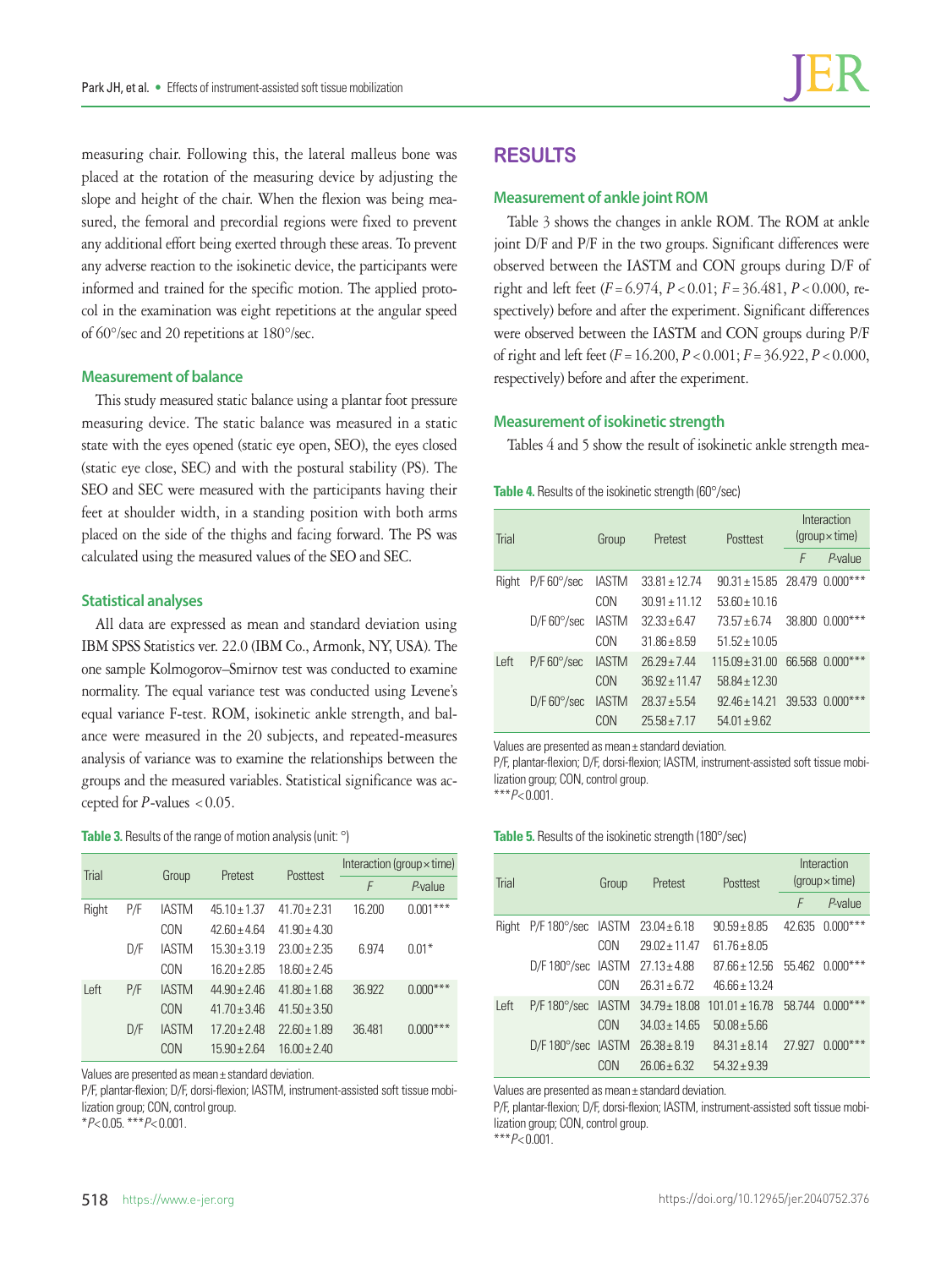#### **Table 6.** Results of the static balance analysis

| Trial    | Group        | Pretest          | Posttest         | Interaction (group $\times$ time) |            |  |
|----------|--------------|------------------|------------------|-----------------------------------|------------|--|
|          |              |                  |                  | F                                 | P-value    |  |
| SEO (mm) | IASTM        | $80.80 + 8.62$   | $53.10 + 5.72$   | 22.983                            | $0.000***$ |  |
|          | CON          | $81.40 \pm 7.87$ | $75.30 \pm 8.19$ |                                   |            |  |
| SEC (mm) | <b>IASTM</b> | $91.30 \pm 3.71$ | $59.00 + 12.90$  | 39.663                            | $0.000***$ |  |
|          | CON          | $90.60 \pm 4.03$ | $89.10 \pm 3.81$ |                                   |            |  |
| PS (sec) | <b>IASTM</b> | $6.18 \pm 1.59$  | $2.79 + 0.65$    | 4.847                             | $0.041*$   |  |
|          | CON          | $5.02 + 2.58$    | $4.38 \pm 2.06$  |                                   |            |  |

Values are presented as mean± standard deviation.

SEO, static eye open; SEC, static eye close, PS: posture stability; IASTM, instrument-assisted soft tissue mobilization group; CON, control group. \**P*< 0.05. \*\*\**P*< 0.001.

surement. Significant differences were showed in peak torque% body before and after the experiment at 60°/sec of right angular speed in D/F (*F*=38.800, *P*<0.000) and P/F (*F*=28.479, *P*<0.000) and at 180°/sec of right angular speed in D/F ( $F = 39.533$ ,  $P <$ 0.000) and  $P/F (F = 55.462, P < 0.000)$ . Significant differences were showed in peak torque% body before and after the experiment at 60°/sec of left angular speed in D/F (*F*=39.533, *P*<0.000) and P/F (*F*=66.568, *P*<0.000) and at 180°/sec of left angular speed in D/F ( $F = 27.927$ ,  $P < 0.000$ ) and P/F ( $F = 58.744$ ,  $P < 0.000$ ).

#### **Measurement of balance**

Table 6 shows the changes in static balance ability. Significant differences were observed in the SEO  $(F = 22.983, P < 0.000)$ , SEC (*F*=39.663, *P*<0.000), and PS (*F*=4.847, *P*<0.041) test between the IASTM and CON groups before and after the experiment.

### **DISCUSSION**

Excellent performance of taekwondo requires balance, flexibility, and muscle power of the body. Flexibility among those factors has a lot of connections to performance (Dupont et al., 2004). However, excessive flexibility of the ankle increases the injury of the ankle (Jovanovic et al., 2011). In particular, chronic instability of ankles showed D/F reduction and P/F increase (Simone et al., 2019). There was a significant difference in the dorsal and plantar-flexion of the taekwondo athletes between the control and rehabilitation groups after the IASTM rehabilitation (right  $P/F$ ,  $F = 16.200$ ,  $P <$ 0.001; right DF, *F*=6.974, *P*<0.01; left P/F, *F*=36.922, *P*<0.000; left D/F, *F*=36.481, *P*<0.000). Similar results have also been reported by Terada et al. (2013), who reported that the use of the muscle relaxation technique helped stimulate the conglutinated area of the ankle, improve the ROM, and alleviate pain by releas-

ing the structural pressure of the affected area in individuals with feet pain and a restricted ROM in the ankles (Imai et al., 2015). Additionally, this technique created microinjuries in the conglutinated area to stimulate the recovery of the area and positively affected the ROM in the ankles. Another study conducted by Schaefer and Sandrey (2012) distributed chronic ankle instability participants into three groups (Graston Tech. group, dynamic stretching group, and control group) for a total of 3 weeks. In this regard, results of this study reported that compared to the dynamic stretching group, the Graston group and dynamic stretching group had improvements in balance and ankle function through the restimulation of the ligament where the fibroblast recovery phase was halted. In addition, these improvements of ankle function provide ankle stability for chronic ankle instability players (Simone et al., 2019). As a result, the precedent studies corroborate the findings in this study and the following results show that IASTM can be effectively used to improve the ROM of the ankles through the stimulative recovery of injured ligaments and muscles causing chronic ankle instability in taekwondo players.

Isokinetic muscular strength is generated from a constant speed and specific motion and is a fundamental muscular strength required by every athlete (Dauty et al., 2016). It also interacts through movement to represent stability. In taekwondo athletes, the center of gravity is placed in the forefoot of both feet and the excessive use and exhaustion of the soleus, gastrocnemius, tibialis anterior, and long peroneal muscles can cause muscle tension and an impairment in the ROM, thereby leading to a decrease in muscular strength (Giulio et al., 2009). Hertel (2002) showed that the severity of chronic instability can increase due to repetitive injury; however, constant stimulation of ankle joint muscles can lead to an increase in muscular strength and improvement in mobility. Thereby, increasing the stability of the ankle. In this study showed that there is a significant difference in the isokinetic ankle joint muscular strength between the IASTM rehabilitation and control groups (in plantar-flexion, at the right and left-foot angular velocities of 60°/sec, *F*=28.479, *P*<0.0001, *F*=66.568, *P*<0.0001; 180°/sec, *F*=42.635, *P*<0.0001, *F*=58.744, *P*<0.0001; in dorsiflexion, 60°/sec, *F*=38.800, *P*<0.0001, *F*=39.533, *P*<0.0001; 180°/sec, *F*=55.462, *P*<0.0001, *F*=27.927, *P*<0.0001). A precedent study conducted by Van den Tillaar and Ettema (2009) reported that there is a correlative relationship between the angular speed of rotation, muscular strength, and ROM in the ankle. These results are consistent with those of the present study, and as a result, a muscle relaxation technique can improve the ROM and muscular strength of the ankle, and stimulate the movement in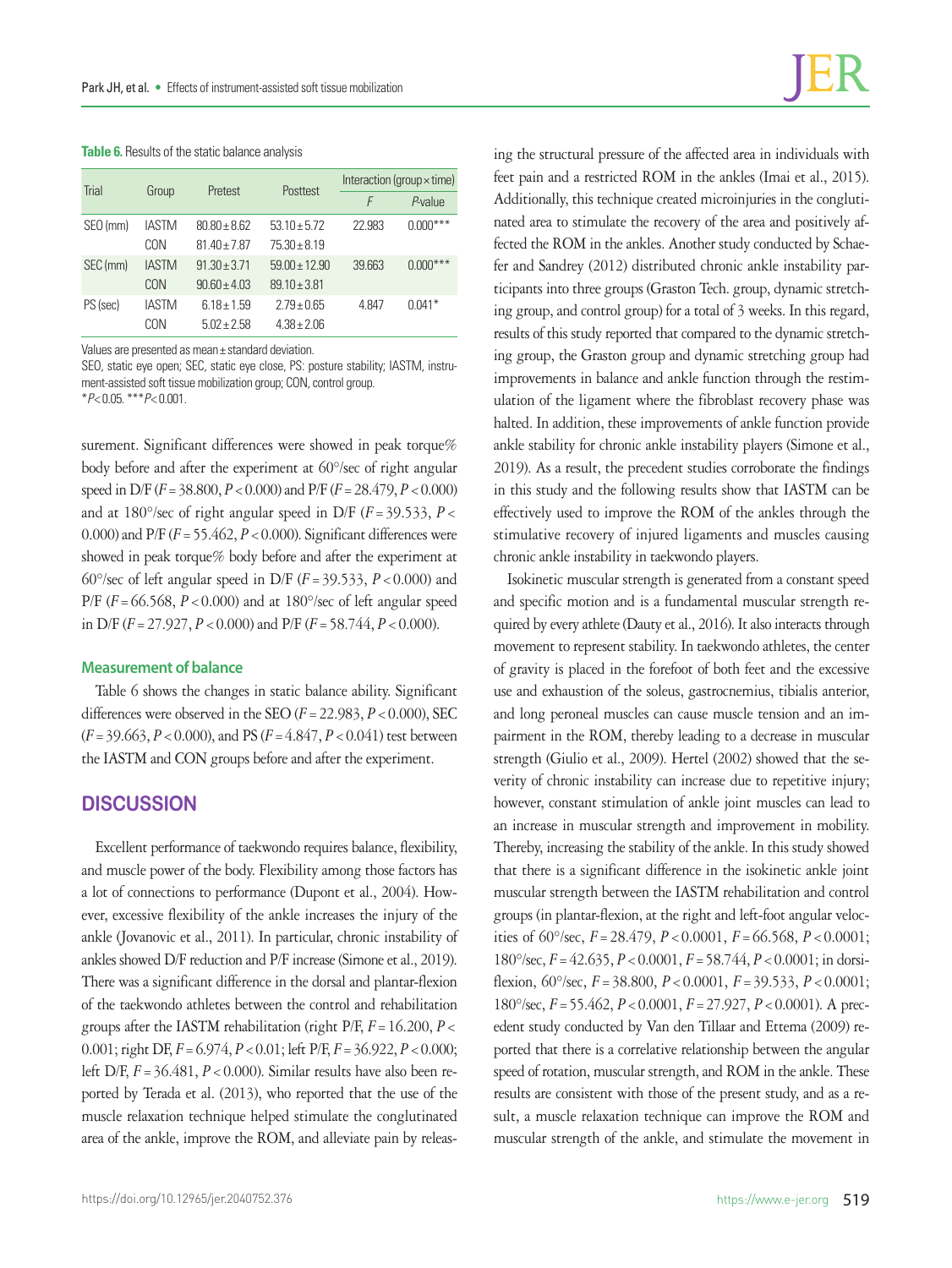the ankle to improve muscular mobilization. Thus, it was assumed in this study that the constant stimulation and improvement in the ROM played a role in the improvement of the isokinetic muscular strength in the ankle.

For taekwondo athletes, balance is established through minimizing the standing posture and base surface and maintaining a high center of gravity (Brachman et al., 2017). When a kick is performed, the proprioceptive senses are required to control the movement of the body (Fong and Ng, 2011; Han et al., 2015). This study showed that there was a statistically significant difference in the ability to balance between the rehabilitation and control groups. According to precedent studies, an impairment in the sensory capability can also impair balance (Pasma et al., 2015). A study by Mecagni et al. (2000) investigated the relationship between the ROM in the ankles and ability to balance and showed that ankle exercises improving its ROM also influenced the ability to balance and prevent further injuries. Additionally, a study investigated the relationship between the ROM in the ankles and lower muscular strength with static eye open balance and found that static balance is determined by stability of the ankles, which is affected by the muscular strength and ROM of the ankles (Kim and Kim, 2018). These results correspond to those of a previous study that reported that the balance of SEO and SEC has higher and PS increase, which improves body balance. Balance ability in the body of the IASTM group participants significantly improved as follow: in SEO (*F*=22.983, *P*<0.0001), SEC (*F*=39.663, *P*< 0.0001), and PS (*F*=4.847, *P*<0.05). It is believed that the significant difference found in the rehabilitation group in this study can be explained by the indirect improvement of balance through the improvement in the ROM and proprioceptive senses of the ankles. Based on these results, an IASTM rehabilitation exercise program can improve ankle balance, and to maintain this improve, it would be necessary to using the IASTM exercise program continually during the training in chronic ankle instability taekwondo players.

In this study, the IASTM rehabilitation exercise improved the ROM of ankle joint, isokinetic muscle strength, and balance of the chronic ankle instability taekwondo players. Thus, sustained use of an IASTM rehabilitation exercise is determined necessary for improving ankle instability and effective athletics care in not only young taekwondo players but also other age in chronic ankle instability athletes. As with any study, there are minor two limitations in this study. First, because the subjects were recruited from one high school in South Korea, they do not represent the entire Korean taekwondo players. In addition, the subjects com-

prised a limited number of high school students (N=20). Second, because various training methods and rehabilitation techniques are applied to each person through IASTM it is difficult to conclude that exactly the same treatment exercise has been applied to all the taekwondo players.

# **CONFLICT OF INTEREST**

No potential conflict of interest relevant to this article was reported.

## **REFERENCES**

- Brachman A, Kamieniarz A, Michalska J, Pawłowski M, Słomka KJ, Juras G. Balance training programs in athletes - a systematic review. J Hum Kinet 2017;58:45-64.
- Bridge CA, Ferreira da Silva Santos J, Chaabène H, Pieter W, Franchini E. Physical and physiological profiles of taekwondo athletes. Sports Med 2014;44:713-733.
- Cheatham SW, Lee M, Cain M, Baker R. The efficacy of instrument assisted soft tissue mobilization: a systematic review. J Can Chiropr Assoc 2016;60:200-211.
- Dauty M, Menu P, Fouasson-Chailloux A, Ferréol S, Dubois C. Prediction of hamstring injury in professional soccer players by isokinetic measurements. Muscles Ligaments Tendons J 2016;6:116-123.
- Dupont G, Akakpo K, Berthoin S. The effect of in-season, high-intensity interval training in soccer players. J Strength Cond Res 2004;18:584- 589.
- Flores DF, Gentil P, Brown LE, Pinto RS, Carregaro RL, Bottaro M. Dissociated time course of recovery between genders after resistance exercise. J Strength Cond Res 2011;25:3039-3044.
- Fong SS, Ng GY. Does Taekwondo training improve physical fitness? Phys Ther Sport 2011;12:100-106.
- Giulio ID, Maganaris CN, Baltzopoulos V, Loram ID. The proprioceptive and agonist roles of gastrocnemius, soleus and tibialis anterior muscles in maintaining human upright posture. J Physiol 2009;587(Pt 10): 2399-2416.
- Han J, Anson J, Waddington G, Adams R, Liu Y. The role of ankle proprioception for balance control in relation to sports performance and injury. Biomed Res Int 2015;2015:8.
- Hertel J. Functional anatomy, pathomechanics, and pathophysiology of lateral ankle instability. J Athl Train 2002;37:364-375.
- Ikeda N, Otsuka S, Kawanishi Y, Kawakami Y. Effects of instrument-assisted soft tissue mobilization on musculoskeletal properties. Med Sci Sports Exerc 2019;51:2166-2172.